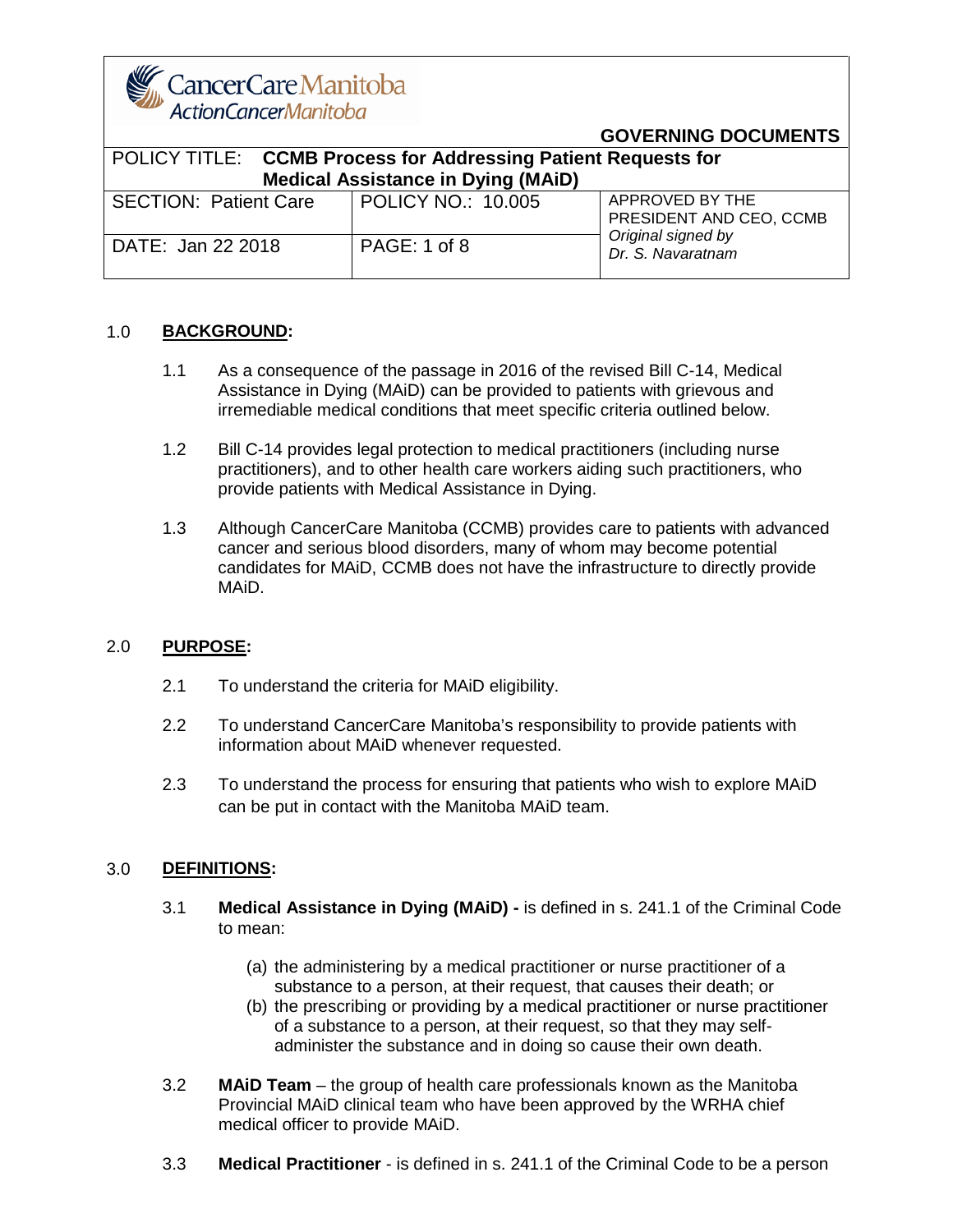# **CANCERCARE MANITOBA PATIENT CARE POLICIES AND PROCEDURES** POLICY TITLE: **CCMB Process for Addressing Patient Requests for Medical Assistance in Dying (MAiD)** SECTION: Patient Care | POLICY NO.: 10.005 | PAGE: 2 of 8

who is entitled to practice medicine under the laws of a province.

- 3.4 **Physician** - a medical practitioner who is a member of the College and is both registered on the Manitoba Medical Register and licensed to practice medicine. This definition excludes a member who is only practicing within a residency training program.
- 3.5 **Nurse practitioner** – as defined in s. 241.1 of the Criminal Code, is a registered nurse who, under the laws of a province, is entitled to practice as a nurse practitioner – or under an equivalent designation – and to autonomously make diagnoses, order and interpret diagnostic tests, prescribe substances and treat patients.
- 3.6 **Staff** – All persons employed or engaged by CCMB or CCMB facility; including medical staff, physicians, nurses, nurse practitioners, volunteers, board members, students, and other individuals associated through legal contracts, while acting in the capacity or on behalf of CCMB or in a CCMB facility.
- 3.7 **Patient** - the person requesting MAID and whose well-being must be the primary concern of any physician involved with responding to such a request.
- 3.8 **Administering Physician** – the physician who provides or administers the pharmaceutical agent(s) intended to cause the patient's death. The administering physician is responsible for confirming that all of the requirements of this Schedule have been met before the pharmaceutical agent(s) that intentionally cause the patient's death can be provided or administered. There can only be one administering physician for each patient.
- 3.9 **Member** – a member of the College of Physicians and Surgeons of Manitoba who is registered on the Manitoba Medical Register, Educational Register, Physician Assistant Register or Clinical Assistant Register
- 3.10 **CCMB Facilities** – Facilities under CancerCare Manitoba control are MacCharles, St. Boniface Outpatient, Concordia Hospital Oncology, Seven Oaks Hospital Oncology, Grace General Hospital Oncology, and Victoria General Hospital Oncology. All are outpatient facilities and would not be involved in direct provision of MAiD. As such, there are no "abstaining facilities" under the direct control of CCMB.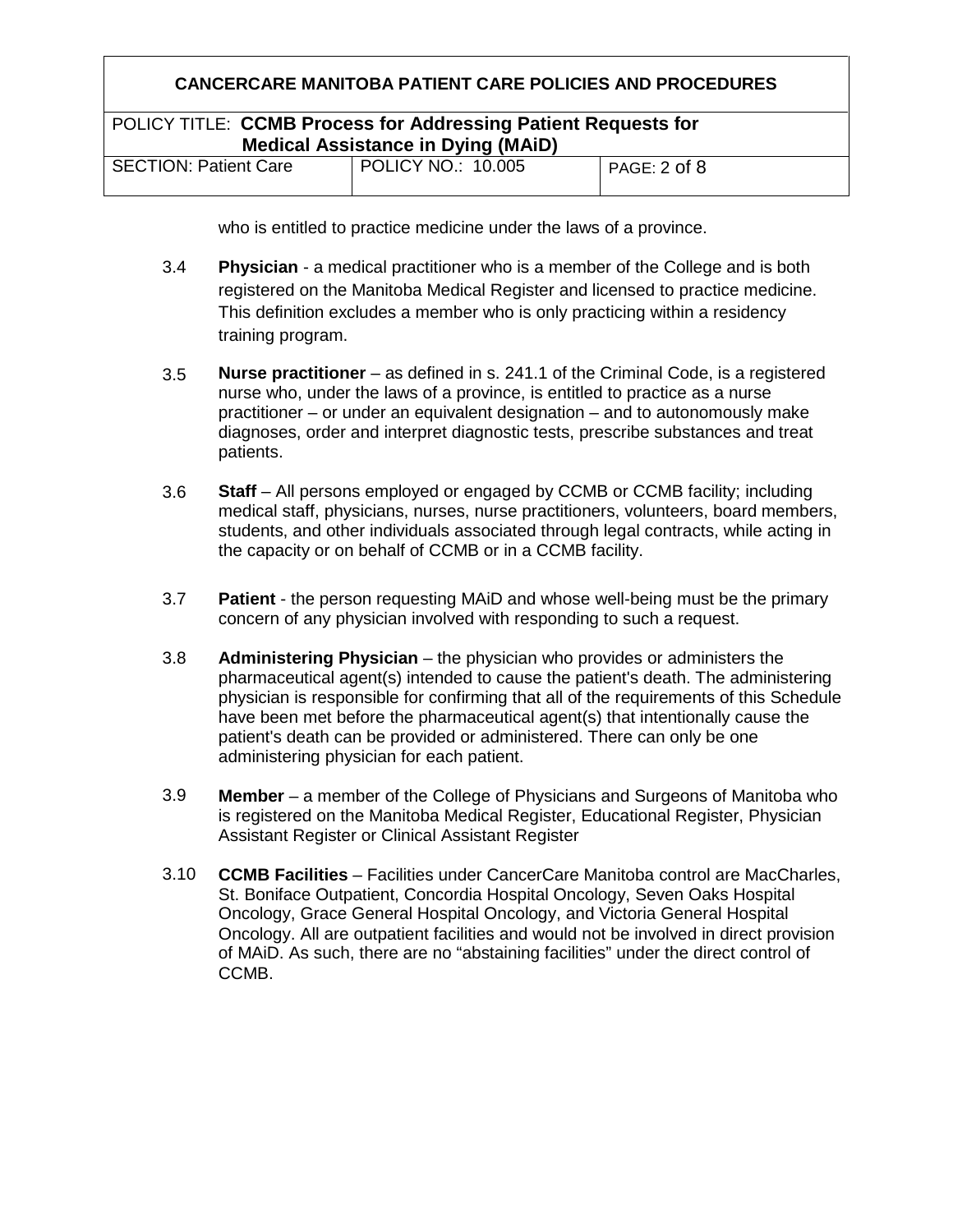## POLICY TITLE: **CCMB Process for Addressing Patient Requests for Medical Assistance in Dying (MAiD)**

| $1119$ and $1110$ and $10010$ and $1110$ and $1111$ and $111$ |                           |              |  |
|---------------------------------------------------------------|---------------------------|--------------|--|
| <b>SECTION: Patient Care</b>                                  | <b>POLICY NO.: 10.005</b> | PAGE: 3 of 8 |  |
|                                                               |                           |              |  |

#### 4.0 **POLICY:**

- 4.1 The practitioner must be familiar with the criteria for eligibility for MAiD (set out below) so as to be able to provide the patient with appropriate direction.
- 4.2 As per Bill C-14, eligibility for MAiD requires that all of the following criteria are met. The patient must:
	- (a) be eligible for publicly funded health services in Canada
	- (b) be at least 18 years of age and capable of making decisions with respect to their health;
	- (c) have a grievous and irremediable medical condition including an illness, disease, or disability, which meets all of the following criteria:
		- i. it is serious and incurable
		- ii. the patient must be in an advanced state of irreversible decline in capability
		- iii. the illness, disease or disability, or that state of decline causes enduring physical or psychological suffering that is intolerable to the patient and that cannot be relieved under conditions that are acceptable to the patient AND
		- iv. the patient's natural death has become reasonably foreseeable, taking into account all of their medical circumstances, without a prognosis necessarily having been made as to the specific length of time that they have remaining.
	- (d) they have made a voluntary request for medical assistance in dying that, in particular, was not made as a result of external pressure; AND
	- (e) they give informed consent to receive medical assistance in dying after having been informed of the means that are available to relieve their suffering, including palliative care.
- 4.3 If a patient or family member expresses interest in MAiD to any non-practitioner staff; staff (regardless if they hold a conscience-based objection) must notify their manager of the expression of interest in MAiD and comply with section 4.4 of this policy below.
- 4.4 If approached by a patient about MAiD, the practitioner or other CCMB staff member must NOT promote his or her own values or beliefs about MAiD during the interaction.
	- (a) If, on the grounds of **conscience-based objection**, the practitioner or other CCMB staff member is not prepared to offer specific information about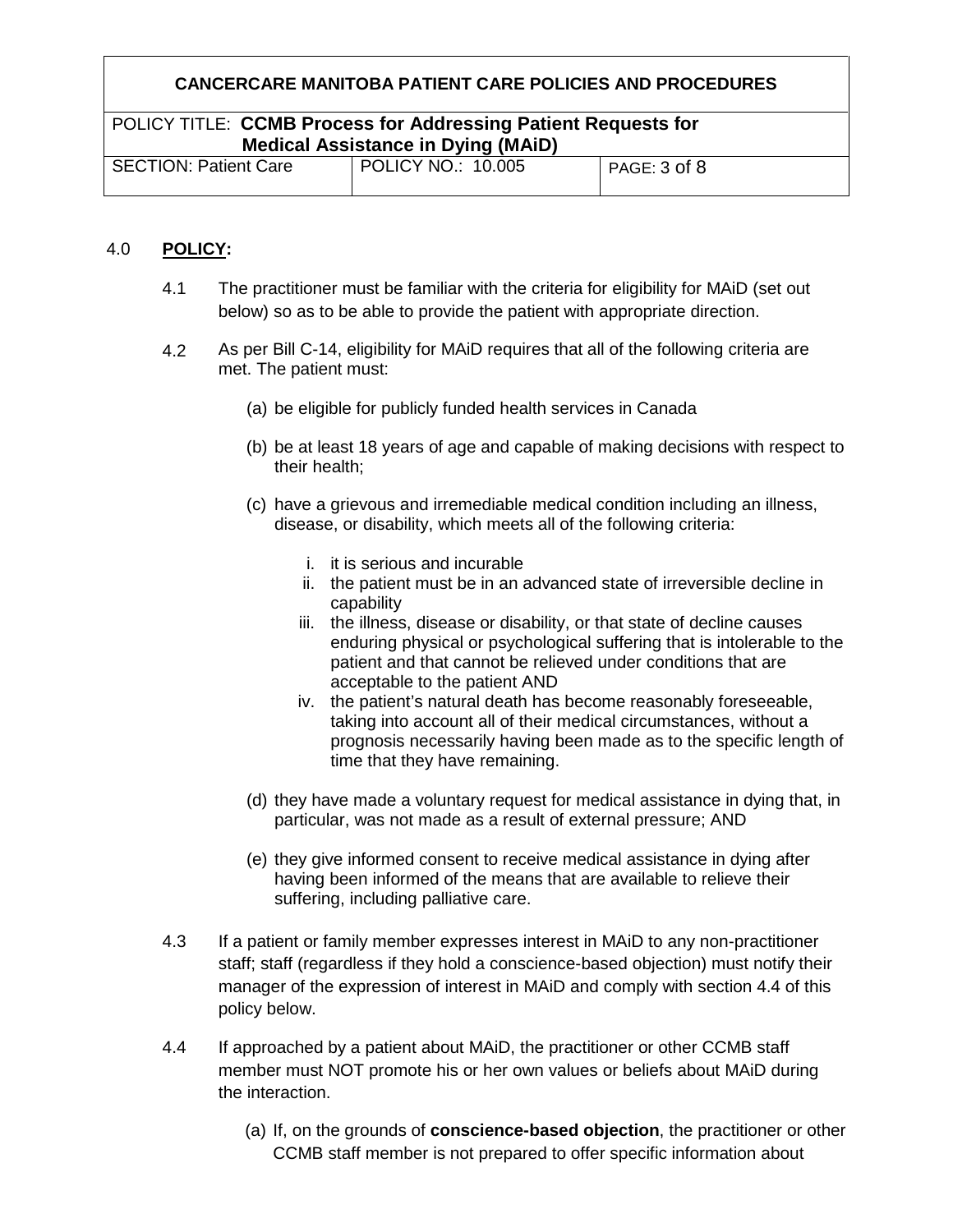## POLICY TITLE: **CCMB Process for Addressing Patient Requests for Medical Assistance in Dying (MAiD)**

| $\frac{1}{2}$                |                           |              |  |
|------------------------------|---------------------------|--------------|--|
| <b>SECTION: Patient Care</b> | <b>POLICY NO.: 10.005</b> | PAGE: 4 of 8 |  |
|                              |                           |              |  |

MAiD, and, in the case of the practitioner, is not prepared to refer the patient to another practitioner; he or she must notify the patient of this, and provide the patient with access to a resource within 24 hours that will provide accurate information about MAiD and direct the patient appropriately. In the CCMB environment this will most commonly involve directing the patient to the CCMB Patient Representative's Office.

- (b) The practitioner noted in (a) must continue to provide care unrelated to MAiD to the patient, without bias, until his or her services are no longer required or until another practitioner has assumed responsibility for the patient.
- 4.5 If appropriate, the practitioner should provide timely referral to the MAiD team or provide the patient with directions on how to contact the team.
- 4.6 The practitioner must be prepared to make available the necessary elements of the patient's chart or electronic record and be prepared to provide other information as requested by the MAiD team.
- 4.7 The practitioner must provide the patient's name to the Patient Representatives' Office as the natural liaison with the Provincial MAiD Team.
- 4.8 The physician leading this forward will be expected to be familiar with and adhere to Schedule M of By-Law #11 of the College of Physicians and Surgeons of Manitoba regarding Physician Assisted Death (see link). [http://cpsm.mb.ca/cjj39alckF30a/wp](http://cpsm.mb.ca/cjj39alckF30a/wp-content/uploads/PAD/Status%20update%20MAID%2020160714.pdf)[content/uploads/PAD/Status%20update%20MAID%2020160714.pdf](http://cpsm.mb.ca/cjj39alckF30a/wp-content/uploads/PAD/Status%20update%20MAID%2020160714.pdf)
- 4.9 Individual CCMB-affiliated medical practitioners may elect to provide MAiD of their own accord, beyond the premises of CancerCare Manitoba. Such practitioners do so of their own volition, and their actions are beyond the purview of this document.
- 4.10 Staff who have a conscience-based objection to MAiD will not be coerced or be at risk of retaliatory action due to their objection and beliefs; however, staff must also still ensure patients have timely access to all aspects and processes associated with MAiD regardless of their stance on MAiD, as indicated in 4.3 and 4.4 above.
- 4.11 Staff who participate in the processes which may or may not lead to MAiD, will not face retaliatory action for their participation.
- 4.12 Patients and their family members expressing interest in MAiD will not be discriminated against or experience any retaliatory action resulting from their interest in MAiD.
- 5.0 **EQUIPMENT AND SUPPLIES:** Not applicable.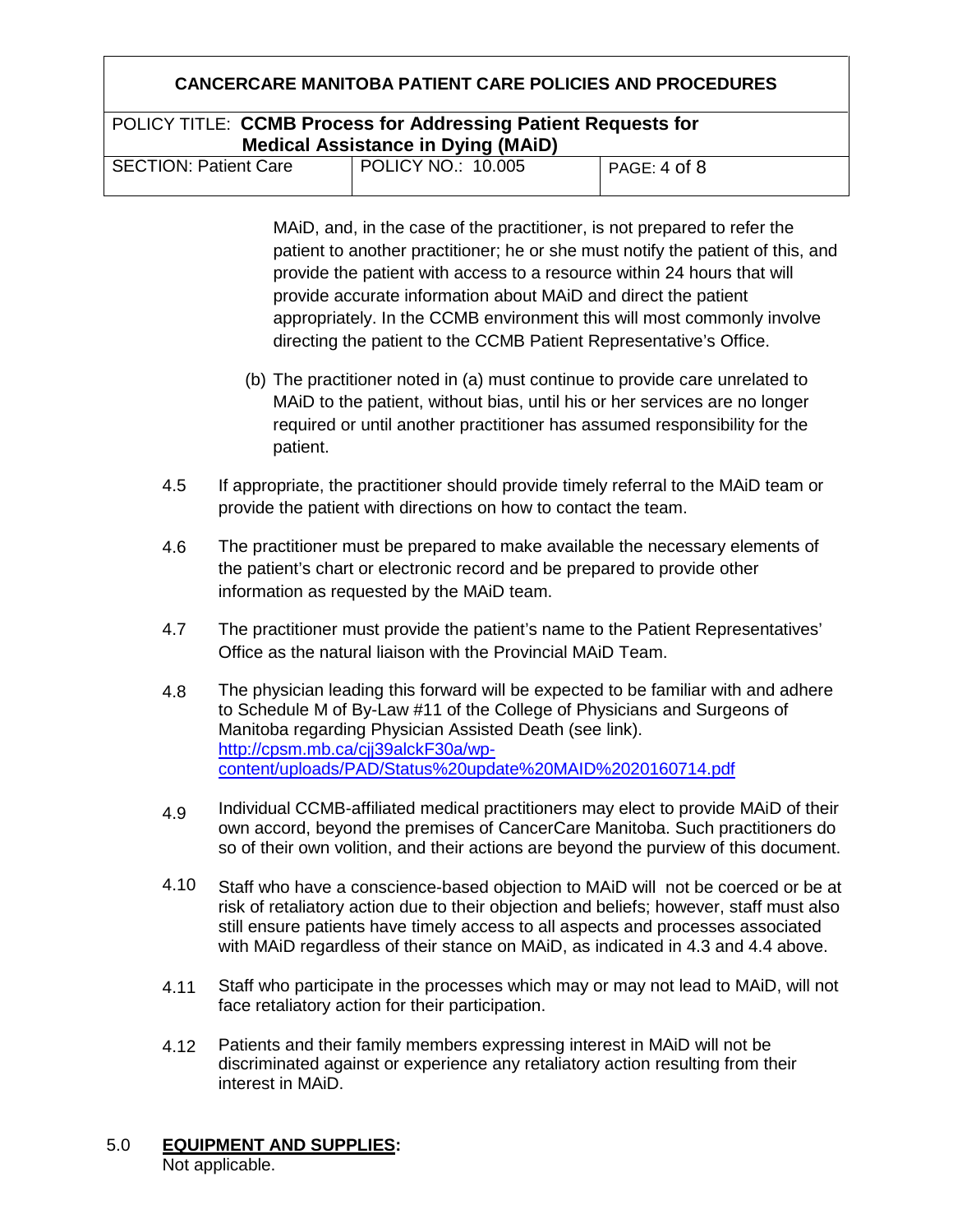## POLICY TITLE: **CCMB Process for Addressing Patient Requests for Medical Assistance in Dying (MAiD)**

| <b>SECTION: Patient Care</b> | POLICY NO.: 10.005 | PAGE: 5 of 8 |  |  |
|------------------------------|--------------------|--------------|--|--|
|                              |                    |              |  |  |

#### 6.0 **PROCEDURE:**

- 6.1 If a patient requests Medical Assistance in Dying of a CCMB practitioner or provider, this must be reviewed by the most responsible physician to ensure that the criteria listed above appear to have been met.
	- This will include ensuring that the patient has been informed of all remaining management options including active systemic therapy, valuable symptom control maneuvers (including palliative radiotherapy if applicable), and the possibility of involving palliative care to optimize symptom control and alleviate suffering, and has been informed of the goals of any additional therapy, of the probable course of the disease, and of the prognosis.
		- o This discussion needs to be adequately documented in the oncology record.
	- The patient **must** be offered access to a Psychosocial Oncology specialist at CancerCare Manitoba to ensure that he or she has had every opportunity to discuss the decision without coercion or threat. This should also be documented.
- 6.2 If the most responsible practitioner has a *conscience-based objection* to discussing Medical Assistance in Dying, the request for discussion **must** be brought to the attention of the Patient Representative's Office and/or to the Chief Medical Officer, CancerCare Manitoba. The Chief Medical Officer will arrange for an appropriate assessment by another practitioner with the requisite knowledge to ensure that the clinical criteria for MAiD have been met, or will arrange to have the patient put in contact with the Provincial MAiD Team.
- 6.3 Once a competent practitioner has ensured that the criteria for MAiD have been met, that individual will either forward the patient's name directly to MAiD team or to the Chief Medical Officer at CancerCare Manitoba who will then forward the relevant and necessary clinical information to the Medical Lead for the Provincial Medical Assistance in Dying Program. As things stand currently, the MAiD Program is willing to contact the patient and undertake the necessary steps as outlined in the CPSM By-Law in regards to consent, and contact with legal counsel. If a CancerCare Manitoba physician wants to be actively involved in the MAiD process with their patient, the physician will be put in contact with the MAiD Program for direction.
- 6.4 It is the expectation of the institution that all CCMB health care providers and CCMB staff will be familiar with the criteria for MAiD and the CCMB process as outlined in this document. All providers are encouraged to make the most responsible physician and the patient representative or the Chief Medical Officer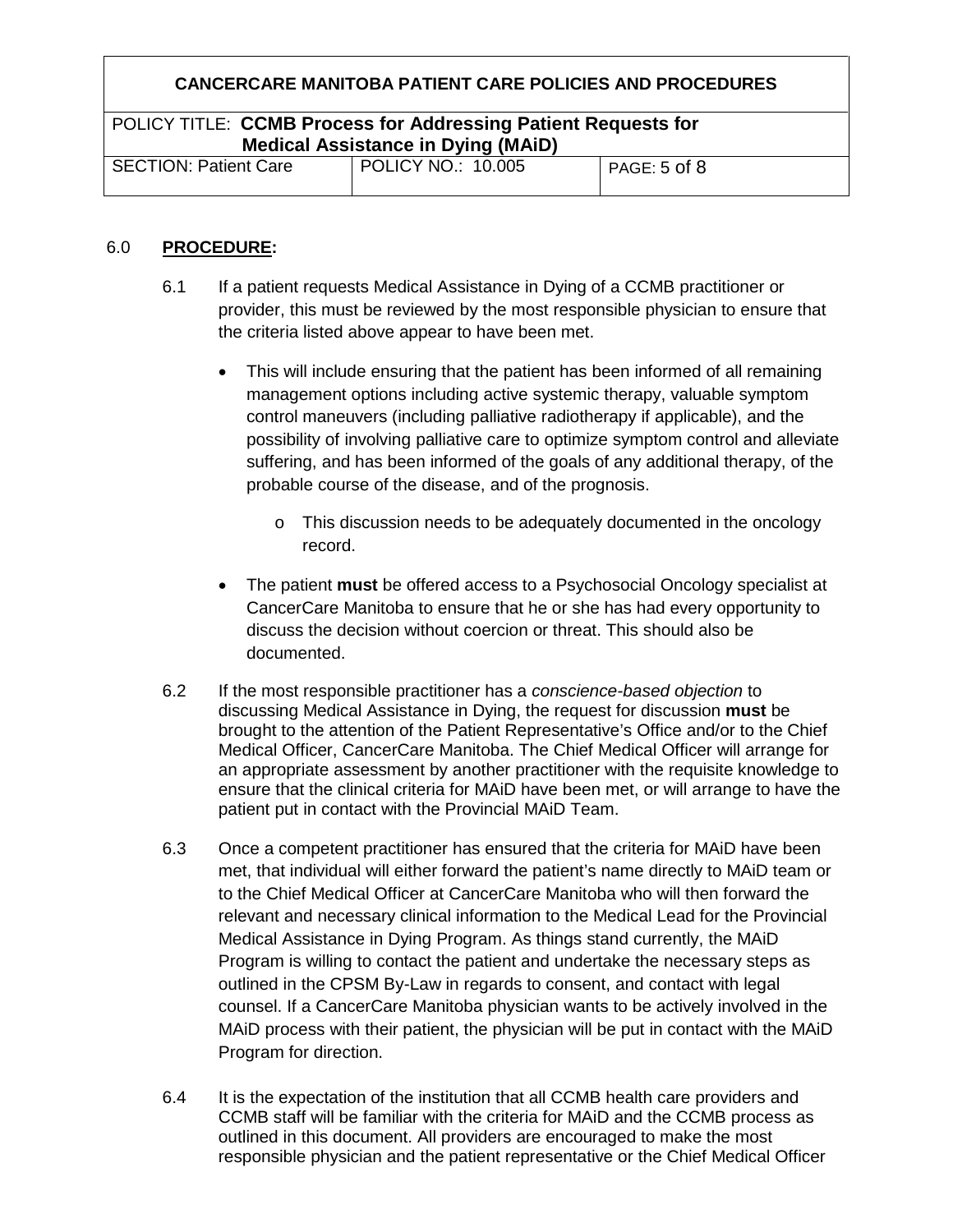## POLICY TITLE: **CCMB Process for Addressing Patient Requests for Medical Assistance in Dying (MAiD)**

| <b>SECTION: Patient Care</b> | <b>POLICY NO.: 10.005</b> | PAGE: 6 of 8 |  |  |
|------------------------------|---------------------------|--------------|--|--|
|                              |                           |              |  |  |

aware of any patients expressing an interest in or requesting MAiD.

To assist with the process, the following website can be accessed to review frequently asked questions and policies around MAiD: [http://www.wrha.mb.ca/healthinfo/news/2016/160315-MAiD-frequently-asked](http://www.wrha.mb.ca/healthinfo/news/2016/160315-maid-frequently-asked-questions.php)[questions.php.](http://www.wrha.mb.ca/healthinfo/news/2016/160315-maid-frequently-asked-questions.php) If a practitioner wishes to have direct communication with the Provincial program it can be reached at 204-926-1380 or [MAiD@wrha.mb.ca.](mailto:maid@wrha.mb.ca)

Additional information can also be found at the College of Registered Nurses of Manitoba website:<https://www.crnm.mb.ca/support/medical-assistance-in-dying> as well as through the following Canadian Nurses Association link: [https://www.cna-aiic.ca/on-the-issues/better-health/palliative-and-end-of-life](https://www.cna-aiic.ca/on-the-issues/better-health/palliative-and-end-of-life-care/medical-assistance-in-dying)[care/medical-assistance-in-dying.](https://www.cna-aiic.ca/on-the-issues/better-health/palliative-and-end-of-life-care/medical-assistance-in-dying)

The above contact points can also be made available to patients since they are in the public domain. Additionally, health care providers can also contact the Chief Medical Officer at CancerCare Manitoba with any questions regarding MAiD.

- 6.5 The most responsible practitioner at CancerCare Manitoba will be expected to provide optimal ongoing care, irrespective of his or her stance on MAiD, and to remain alert to any signal from the patient that she/he has reversed the decision and no longer wishes to seek Medical Assistance in Dying.
- 6.6 Should a patient or their family feel they have experienced any discrimination as a result of their interest in MAiD, the patient or their caregiver should contact the CancerCare Manitoba's Patient Representatives' Office or the MAiD team. The complaint will be thoroughly investigated and resolved according to current Patient Representatives' Office and MAiD team procedures within a reasonable timeframe.
- 6.7 Current CancerCare Manitoba staff will be made aware of the new CCMB MAiD policy (once approved) through a communication which will be sent by the Chief Medical Officer to all staff. This communication will include information on accessing further information about MAiD. The CCMB website will also have the MAiD policy with links to additional MAiD resources. New employees with CCMB will receive information regarding the CCMB MAiD policy at time of new staff orientation.

#### 7.0 **REFERENCES:**

- 7.1 *An Act to amend the Criminal Code and to make related amendments to other Acts (medical assistance in dying)* Statutes of Canada, Chapter 3: <http://www.parl.ca/DocumentViewer/en/42-1/bill/C-14/royal-assent>
- 7.2 The College of Physicians and Surgeons of Manitoba *Schedule M of By-Law #11:*  [http://cpsm.mb.ca/cjj39alckF30a/wp](http://cpsm.mb.ca/cjj39alckF30a/wp-content/uploads/PAD/Status%20update%20MAID%2020160714.pdf)[content/uploads/PAD/Status%20update%20MAID%2020160714.pdf](http://cpsm.mb.ca/cjj39alckF30a/wp-content/uploads/PAD/Status%20update%20MAID%2020160714.pdf)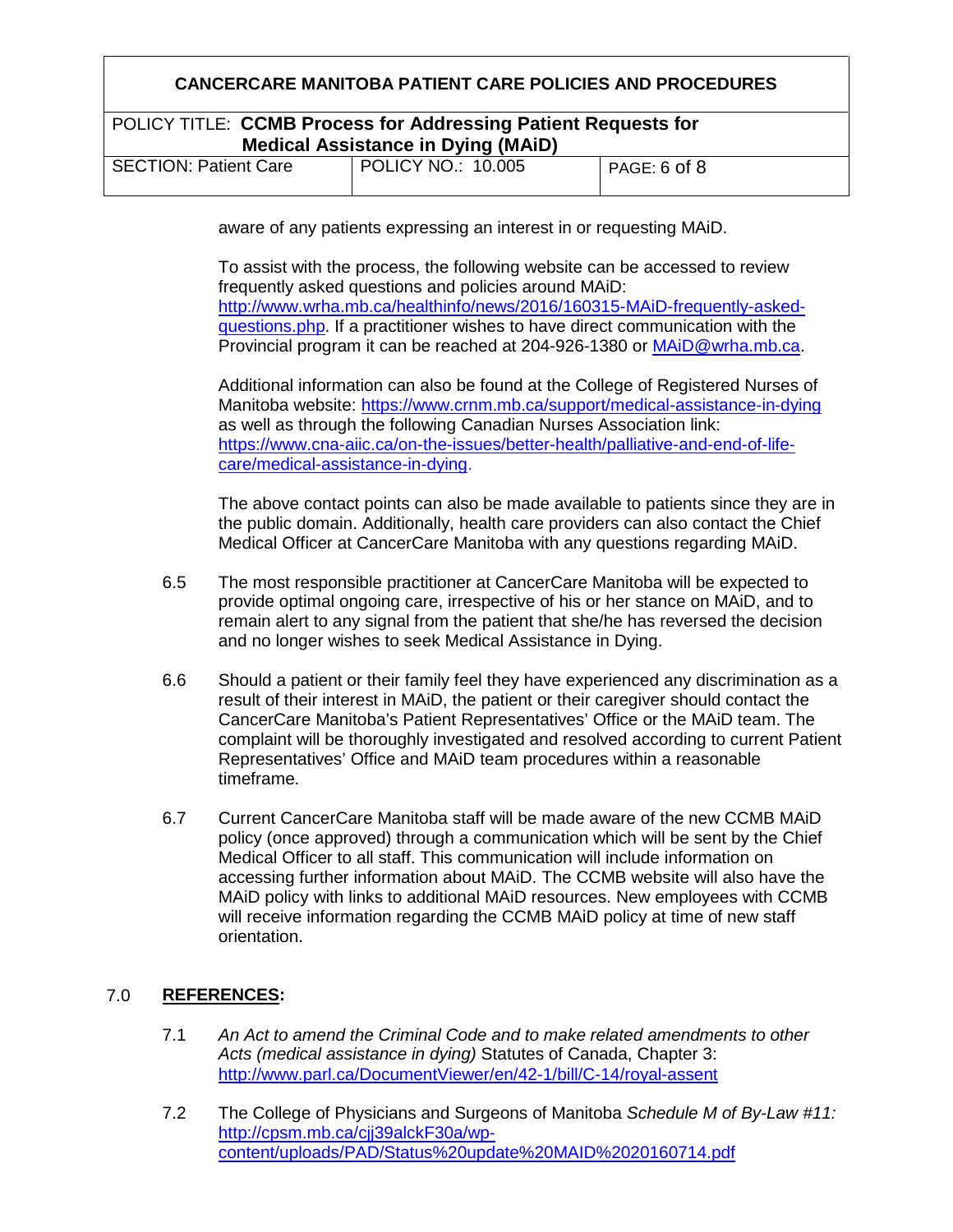# POLICY TITLE: **CCMB Process for Addressing Patient Requests for Medical Assistance in Dying (MAiD)**

| <b>SECTION: Patient Care</b> | POLICY NO.: 10.005 | PAGE: 7 of 8 |  |
|------------------------------|--------------------|--------------|--|

#### 7.3 Winnipeg Regional Health Authority Medical Assistance in Dying: [http://www.wrha.mb.ca/MAiD/](http://www.wrha.mb.ca/maid/)

| <b>Policy Contact(s):</b><br>All enquiries relating to this policy should be directed to: |                                            |  |
|-------------------------------------------------------------------------------------------|--------------------------------------------|--|
| Name:                                                                                     | Dr. Piotr Czaykowski                       |  |
| Title/Position:                                                                           | Chief Medical Officer, CancerCare Manitoba |  |
| Phone:                                                                                    | 204-787-2783                               |  |
| E-mail:                                                                                   | pczaykowski@cancercare.mb.ca               |  |